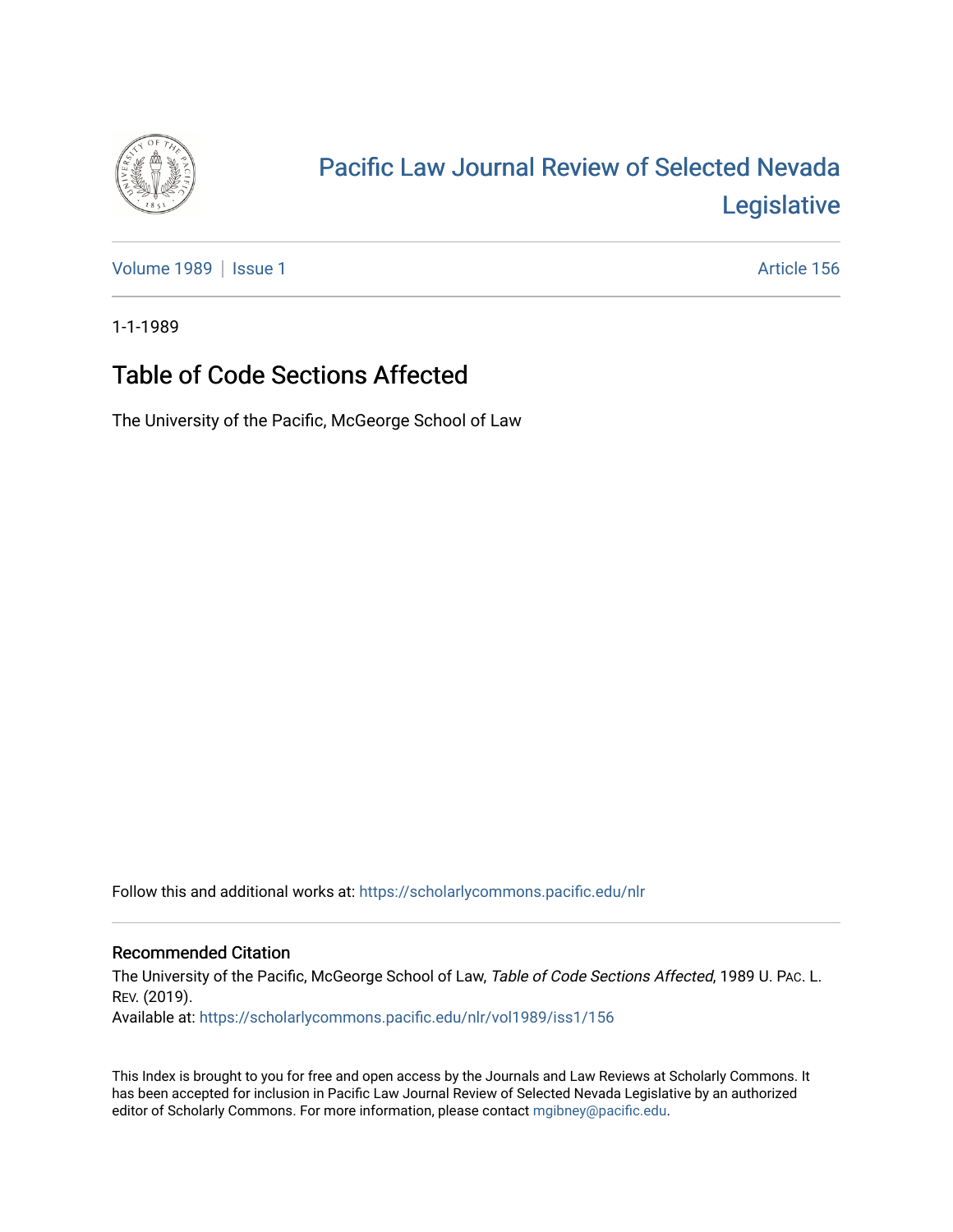The following code sections are noted or discussed in this 1989 Review. Note the symbols preceding the page designation indicating the effect on the code section:

- (R) repealed Section
- (N) New Section
- (A) Amended Section

| Section No. Effect Page                                                                   |   |                          |
|-------------------------------------------------------------------------------------------|---|--------------------------|
|                                                                                           |   | 5                        |
| $\qquad \qquad \cdots \qquad \qquad \cdots \qquad \qquad \cdots \qquad \qquad \text{(N)}$ |   | .<br>13                  |
| $\qquad \qquad \qquad \cdots \qquad \qquad \cdots \qquad \qquad \textbf{(N)}$             |   | 24<br>.                  |
|                                                                                           |   | 35<br>.                  |
| $\qquad \qquad \cdots \qquad \qquad \cdots \qquad \qquad \cdots \qquad \qquad \text{(N)}$ |   | 111<br>.                 |
|                                                                                           |   | . 181                    |
| $\qquad \qquad \cdots \qquad \qquad \cdots \qquad \qquad \text{(N)}$                      |   | . 000                    |
|                                                                                           |   | . 000                    |
|                                                                                           |   | . 000                    |
|                                                                                           | . | 29                       |
|                                                                                           | . | 29                       |
|                                                                                           | . | 117                      |
|                                                                                           | . | 29                       |
|                                                                                           | . | 53                       |
|                                                                                           |   | 53                       |
|                                                                                           |   | 80                       |
|                                                                                           |   | 29                       |
|                                                                                           | . | 191                      |
|                                                                                           |   | 191                      |
|                                                                                           |   | 107                      |
|                                                                                           |   | 191                      |
|                                                                                           |   | $\overline{\phantom{0}}$ |
|                                                                                           |   | 28                       |
|                                                                                           |   | 175                      |
|                                                                                           |   | 30                       |
|                                                                                           |   | 28                       |
|                                                                                           |   | 28                       |
|                                                                                           |   | 30                       |
|                                                                                           | . | 30                       |
|                                                                                           | . | 30                       |
|                                                                                           | . | 30                       |
|                                                                                           | . | 99                       |
| $31A.010$ (A)                                                                             |   | 99                       |
| $31A.020$ (R)                                                                             |   | 99                       |
| $31A.040$ (A)                                                                             |   | 99                       |
| $31A.050$ (A)                                                                             |   | 99                       |
| $31A.060$ (A)                                                                             |   | 99                       |

| Section No. Effect |       | Page |
|--------------------|-------|------|
| $31A.070$ (A)      |       | 99   |
| $31A.110$ (A)      |       | 99   |
|                    |       |      |
| $31A.150$ (A)      |       | 99   |
| $31A.220$ (A)      | .     | 99   |
| $31A.240$ (A)      | .     | 99   |
| $31A.260$ (A)      | .     | 99   |
| $38.215$ (A)       | .     | 27   |
|                    |       | 30   |
| $40.$ (N)          | 171   |      |
| $40$ . (N)         | . 174 |      |
|                    | . 180 |      |
| $40.254$ (A)       | . 172 |      |
|                    |       |      |
|                    |       |      |
|                    |       |      |
|                    |       |      |
|                    |       |      |
|                    |       |      |
|                    |       |      |
|                    |       |      |
|                    |       |      |
|                    |       |      |
|                    |       |      |
| $41$ . $200$       |       |      |
|                    |       |      |
|                    |       | 56   |
|                    |       |      |
|                    |       |      |
|                    |       | 3    |
|                    |       |      |
| $41.600$ (A)       | . 46  |      |
| $42.$ (N)          | 202   |      |
| $42.010$ (A)       | . 202 |      |
|                    | 134   |      |
| $50.315$ (A)       | 123   |      |
| $50.325$ (A)       | 123   |      |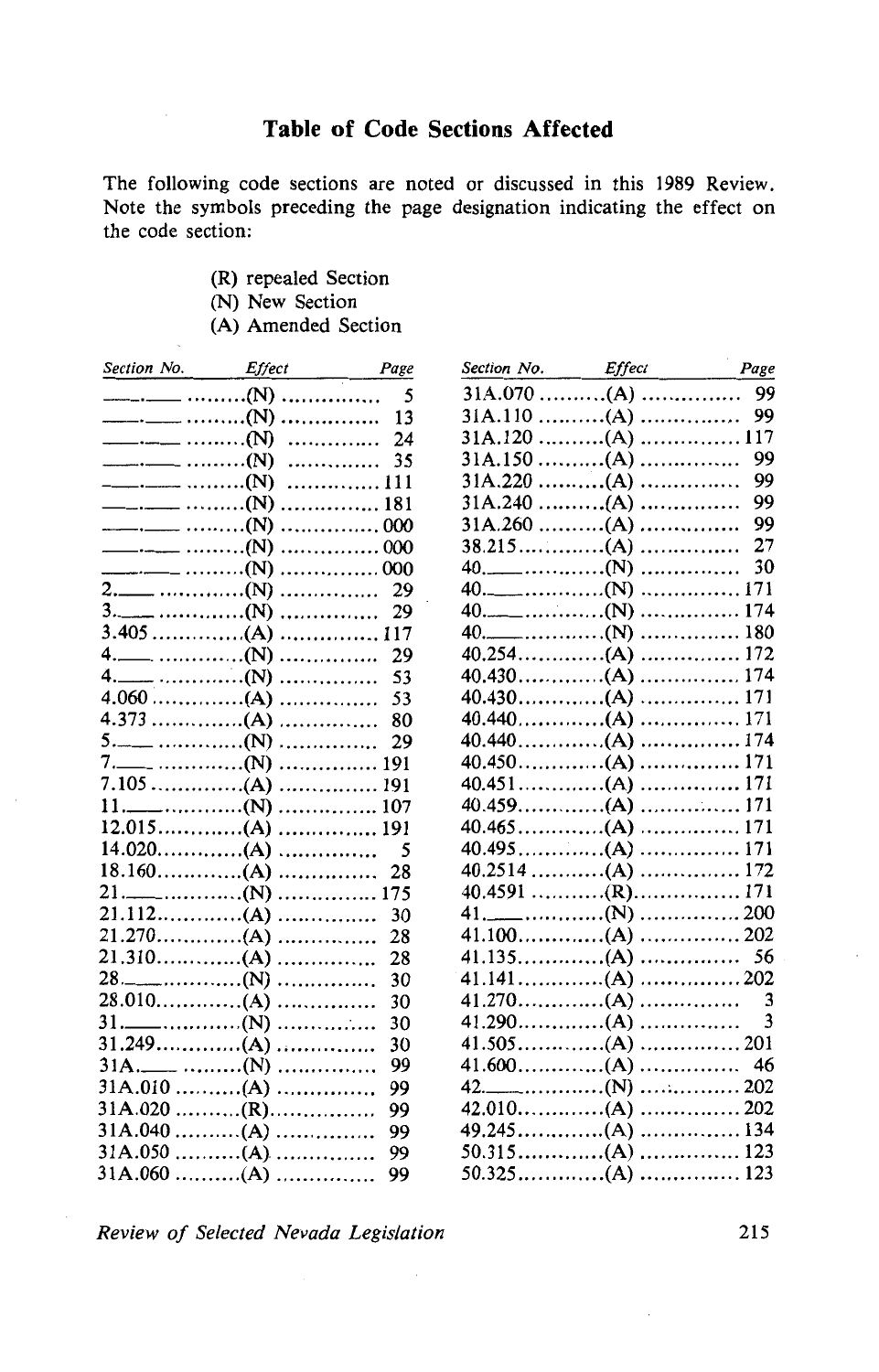| Section No. Effect Page |         |
|-------------------------|---------|
|                         |         |
| $52$ . $124$            |         |
|                         |         |
|                         |         |
|                         |         |
|                         |         |
|                         |         |
|                         |         |
|                         |         |
|                         |         |
|                         | 65      |
|                         |         |
|                         |         |
|                         |         |
|                         | 65      |
|                         |         |
|                         |         |
|                         |         |
|                         | 65      |
|                         |         |
|                         |         |
|                         |         |
|                         |         |
|                         |         |
|                         |         |
|                         |         |
|                         | . 166   |
| $78.050$ (A)            | 5<br>5  |
|                         | 5       |
|                         | 10      |
| $78.097$ (A)            | 5<br>.  |
| $78.110$ (A)            | 5       |
|                         | 10      |
|                         | 10      |
|                         | 5       |
|                         | 10      |
| $78.365$ (A)            | 10<br>. |
| $78.403$ (A)            | .<br>10 |
| $78.760$ (A)            | 10      |
| $78.765$ (A)            | 10      |
|                         | 10      |
| $78.770$ (A)            | 10      |
| 78.775(A)               | 10      |
| 78.780(A)               | 10      |
| $78.785$ (A)            | 10      |
|                         | 10      |
| 80.010(A)               | 5       |

| Section No. Effect Page |     |
|-------------------------|-----|
|                         | 10  |
| $80.050$ (A)            | 10  |
| $80.070$ (A)            | 5   |
|                         | 10  |
|                         | 5   |
|                         | 10  |
| $80.150$ (A)            | 10  |
|                         | 30  |
|                         | 11  |
| $80.250$ (R)            | 11  |
|                         | 11  |
| $81.0075$ (A)           | 10  |
|                         | 10  |
|                         | 63  |
| $89.090$ (A)            | 10  |
|                         | 42  |
|                         | 42  |
| $90.520$ (A)            | 42  |
|                         | 42  |
| $90.580$ (A)            | 42  |
| $90.650$ (A)            | 40  |
| $90.710$ (A)            | 40  |
| $90.810$ (R)            | 42  |
|                         | 176 |
| $104.1101$ (A)          | 35  |
| $104.1105$ (A)          | 35  |
|                         | 35  |
| $104.9113$ (A)          | 35  |
| $104.9403$ (A)          | 10  |
| $104.9404$ (A)          | 10  |
| $104.9405$ (A)          | 10  |
| $104.9406$ (A)          | 10  |
| $104.9408$ (A)          | 35  |
|                         | 18  |
|                         |     |
|                         |     |
|                         |     |
| $108.475$ (A) 180       |     |
|                         |     |
| $111.220$ (A)           | 23  |
| $115.060$ (A) 107       |     |
| $118B.010$ (A) 178      |     |
| $118B.040$ (A) 178      |     |
|                         |     |
|                         |     |
|                         |     |
| $118B.085$ (A) 178      |     |
|                         |     |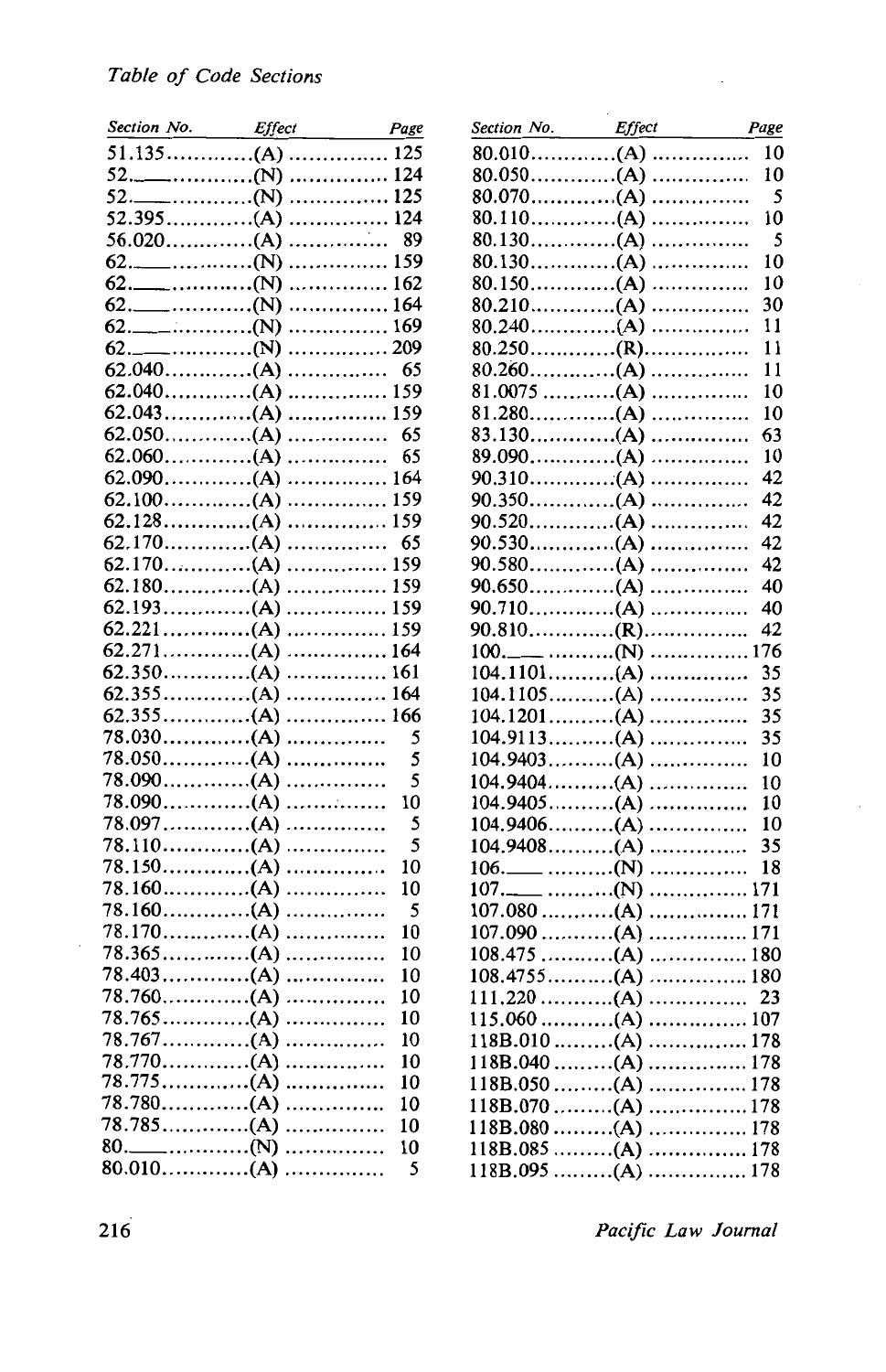| Section No.                           | <i>Effect</i>              | Page<br>$\sim 10^{-10}$ |
|---------------------------------------|----------------------------|-------------------------|
| $118B.100$ (A)                        |                            | 178                     |
| $118B.110$ (A)                        |                            | . 178                   |
| $118B.140$ (A)                        |                            | . 178                   |
| $118B.150$ (A)                        |                            | 178                     |
| 118B.153                              | $\ldots$ (A)               | . 178                   |
| $118B.160$ (A)                        |                            | . 178                   |
| 118B.170                              | $\ldots \ldots \ldots (A)$ | 178<br>.                |
| 118B.173                              | $\ldots \ldots \ldots (A)$ | . 178                   |
| 118B.177                              | $\ldots \ldots \ldots (A)$ | 178<br>.                |
| 118B.180                              | (A)                        | 178                     |
| 118B.183                              | $\ldots$ $(A)$             | . 178                   |
| $118B.210$ (A)                        |                            | 178<br>.                |
| $118B.220$ (A)                        |                            | 178<br>.                |
| $118B.230$ (A)                        |                            | 178<br>.                |
| $118B.260$ (A)                        |                            | 178<br>.                |
| $119A.710$ (A)                        |                            | -46<br>.                |
| $119B.430$ (A)                        |                            | .<br>- 46               |
| $123.010$ (A)                         |                            | 107<br>.                |
| $123.220$ (A)                         |                            | 102<br>                 |
| $123.259$ (A)                         |                            | 102<br>.                |
| $123.259$ (A)                         |                            | 102<br>.                |
| $125.150$ (A)                         |                            | 107<br>.                |
|                                       |                            | 104                     |
| $125.161$ (R)                         |                            |                         |
| $125.200$ (A)                         |                            | 107                     |
| $125.210$ (A)                         |                            | 107<br>.                |
| $125.450$ (A)                         |                            | 99<br>.                 |
| $125B$ . (N)                          |                            | 94<br>.                 |
| $125B.060$ (R)                        |                            | 94                      |
| $125B.080$ (A)                        |                            | 94<br>.                 |
| $125B.150$ (A)                        |                            | 99<br>.                 |
| $126.141$ (A)                         |                            | 94<br>.                 |
| $126.161$ (A)                         |                            | 99<br>.                 |
|                                       |                            | 93<br>.                 |
| $127.070$ (A)                         |                            | 93<br>.                 |
| $127.220$ (A)                         |                            | 93<br>.                 |
| $127.240$ (A)                         |                            | 93<br>.                 |
| $127.280$ (A)                         |                            | 93<br>.                 |
| $127.300$ (A)                         |                            | 69<br>.                 |
|                                       |                            | 69<br>.                 |
| 128.106<br>$\ldots \ldots \ldots (A)$ |                            | 69<br>.                 |
| $129.060$ (A)                         |                            | .<br>134                |
| $130.041$ (A)                         |                            | 99<br>.                 |
| $130.220$ (A)                         |                            | 99<br>.                 |
| $134.005$ (A)                         |                            | 107<br>.                |
| $134.060$ (A)                         |                            | .<br>107                |
|                                       |                            | 199<br>.                |
|                                       |                            | 107<br>.                |
| 146.____ (N)<br>159.044 (A)           |                            | 93<br>.                 |
|                                       |                            |                         |

| Section No. Effect                                       |       | Page                    |
|----------------------------------------------------------|-------|-------------------------|
| $159.205$ (A)                                            | .     | 93                      |
| $164.050$ (A)                                            | . 211 |                         |
|                                                          | 104   |                         |
| $171.095$ (A)                                            | .     | 82                      |
| $171.137$ (A)                                            | .     | 104                     |
| 173.035                                                  | .     | 87                      |
| 173.045                                                  | .     | 87                      |
| 173.055                                                  | .     | 87                      |
| $173.075$ (A)                                            | .     | 87                      |
| $173.145$ (A)                                            | .     | 87                      |
| $173.205$ (A)                                            | .     | 87                      |
| $174.315$ (A)                                            | .     | 90                      |
| $174.345$ (A)                                            | .     | 90                      |
| $176.$ _______ (N)                                       | .     | 76                      |
| $\qquad \qquad \ldots \ldots \ldots \ldots (N)$<br>176._ |       | 89                      |
| $176.033$ (A)                                            | .     | 67                      |
| $176.059$ (A)                                            |       | 32                      |
|                                                          | .     |                         |
| $176.145$ (A)                                            | .     | 76                      |
| $176.158$ (A)                                            | .     | 76                      |
| $176.175$ (A)                                            | .     | 76                      |
| $176.205$ (A)                                            | .     | 76                      |
| $176.215$ (A)                                            | .     | 61                      |
| $176.221$ (A)                                            | .     | 76                      |
| $176.491$ (A)                                            | .     | 75                      |
| $176.505$ (A)                                            | .     | 75                      |
| $178.494$ (A)                                            | .     | 60                      |
|                                                          | .     | 4                       |
|                                                          | .     | 84                      |
| $179.121$ (A)                                            | .     | 56                      |
| $179.121$ (A)                                            | .     | 69                      |
| $179.121$ (A)                                            | .     | 83                      |
| $179.121$ (A)                                            | .     | 103                     |
| $179.410$ (A)                                            | .     | $\overline{\mathbf{4}}$ |
| $179.465$ (A)                                            | .     | 4                       |
| $179.1164$ (A)                                           | .     | 172                     |
| $179A.075$ (A)                                           | .     | 89                      |
| $179A.100$ (A)                                           | .     | 189                     |
| $180.010$ (A)                                            | .     | 191                     |
| $180.030$ (A)                                            | .     | 191                     |
|                                                          | .     | 57                      |
|                                                          | .     | 192                     |
| $193.167$ (A)                                            | .     | 66                      |
|                                                          | .     | 63                      |
|                                                          | .     | 69                      |
| $200.030$ (A)                                            | .     | 56                      |
| $200.030$ (A)                                            | .     | 65                      |
| $200.033$ (A)                                            | .     | 56                      |
| $200.359$ (A)                                            | .     | 59                      |
|                                                          |       |                         |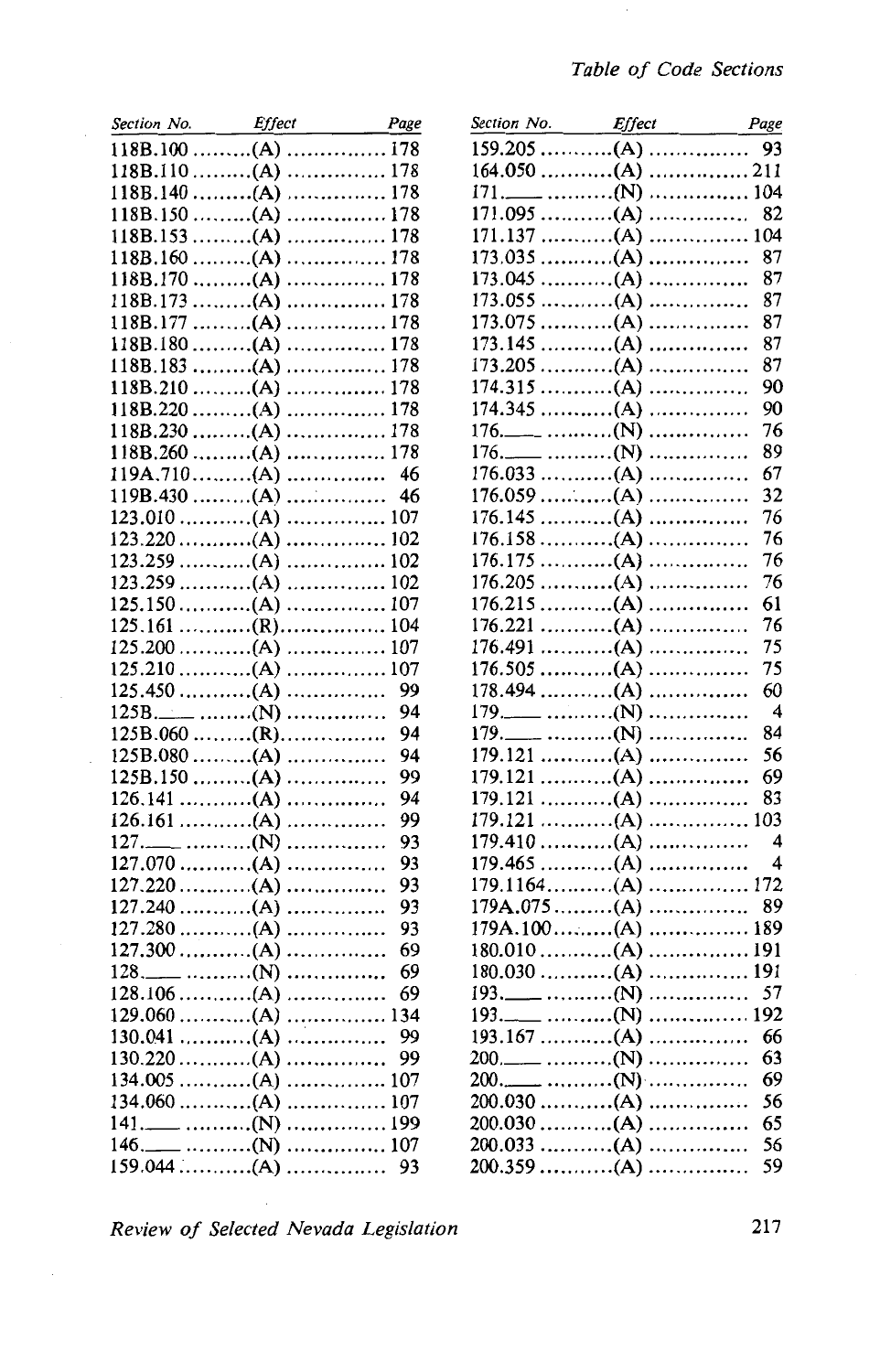| Section No. Effect |   | Page                    |
|--------------------|---|-------------------------|
|                    |   | 55                      |
| $200.508$ (A)      |   | 73                      |
| $200.508$ (A)      |   | 65                      |
| $200.620$ (A)      |   | $\overline{4}$          |
| $200.630$ (A)      |   | $\overline{\mathbf{4}}$ |
| $200.650$ (A)      |   | $\overline{\mathbf{4}}$ |
|                    |   | 107                     |
| $201.195$ (A)      |   | 73                      |
|                    |   | 83                      |
|                    |   | 163                     |
|                    |   | 134                     |
| $202.150$ (R)      |   | 134                     |
| $202.160$ (R)      |   | 134                     |
|                    |   | 83                      |
| $202.280$ (A)      |   | 83                      |
|                    |   | 83                      |
| $202.290$ (A)      |   | 83                      |
| $202.320$ (A)      |   | 83                      |
|                    |   | 72                      |
|                    |   | 64                      |
|                    |   | 64                      |
| $202.580$ (A)      |   | 62                      |
| $202.2491$ (A)     |   | 139                     |
|                    |   | 54                      |
|                    |   | 55                      |
|                    |   | 56                      |
|                    | . | 70                      |
| $205.020$ (A)      | . | 54                      |
| $205.060$ (A)      | . | 56                      |
|                    |   | 56                      |
|                    |   | 56                      |
| $205.080$ (A)      | . | 56                      |
|                    | . | 63                      |
|                    | . | 63                      |
| $207.260$ (A)      | . | 42                      |
| $207.310$ (A)      |   | 48                      |
|                    |   | 67                      |
|                    | . | 76                      |
|                    | . | 84                      |
| $209.433$ (A)      | . | 84                      |
| $209.443$ (A)      |   | 84                      |
| $209.446$ (A)      |   | 84                      |
|                    |   | 67                      |
|                    |   | 67                      |
| $209.4825$ (R)     |   | 67                      |
| $209.4829$ (A)     |   | 67                      |
| $209.4833$ (R)     |   | 67                      |
| $209.4835$ (R)     |   | 67                      |
|                    |   |                         |

| Section No. Effect Page               |          |
|---------------------------------------|----------|
| $209.4837\ldots( A )\ldots$           | 67       |
|                                       | 67       |
| $209.4843$ (A)                        | 67       |
| $210.180$ (A)                         | 159      |
|                                       | 159      |
| $210.615$ (A)                         | 159      |
|                                       | 66       |
| 213. ____ (N)<br>213.107 (A)          | 66       |
|                                       | 67       |
|                                       | 159      |
|                                       | 159      |
|                                       | 159      |
| $213.270$ (A)                         | 159      |
|                                       | 73       |
| $217.090$ (A)                         | 73       |
|                                       | 73       |
| $217.160$ (A)                         |          |
|                                       | 73       |
|                                       | 71       |
|                                       | 10       |
|                                       | 10       |
|                                       | 10       |
|                                       | 10       |
| $228.070$ (A)                         | 191      |
|                                       | 191      |
| $228.120$ (A)                         | 87       |
|                                       | 87       |
|                                       | 28       |
| $232.250$ (A)                         | 24       |
|                                       | 186      |
| $233A.100$ (A)                        | 70       |
|                                       | 32<br>.  |
| $244$ . (N)                           | 88<br>.  |
|                                       | 181      |
| $244.162$ (A)                         | 159<br>. |
| $244.358$ (A)                         | 134      |
|                                       | 29<br>.  |
|                                       |          |
|                                       |          |
|                                       | <br>1    |
| 266.016<br>$\ldots \ldots \ldots (A)$ | 1        |
|                                       |          |
| $266.017$ (A)                         | ı        |
| $266.019$ (A)                         | 1        |
|                                       | 1        |
| $266.028$ (A)                         | ı        |
| $266.029$ (A)                         | 1        |
|                                       | 1        |
| $266.034$ (A)                         | 1        |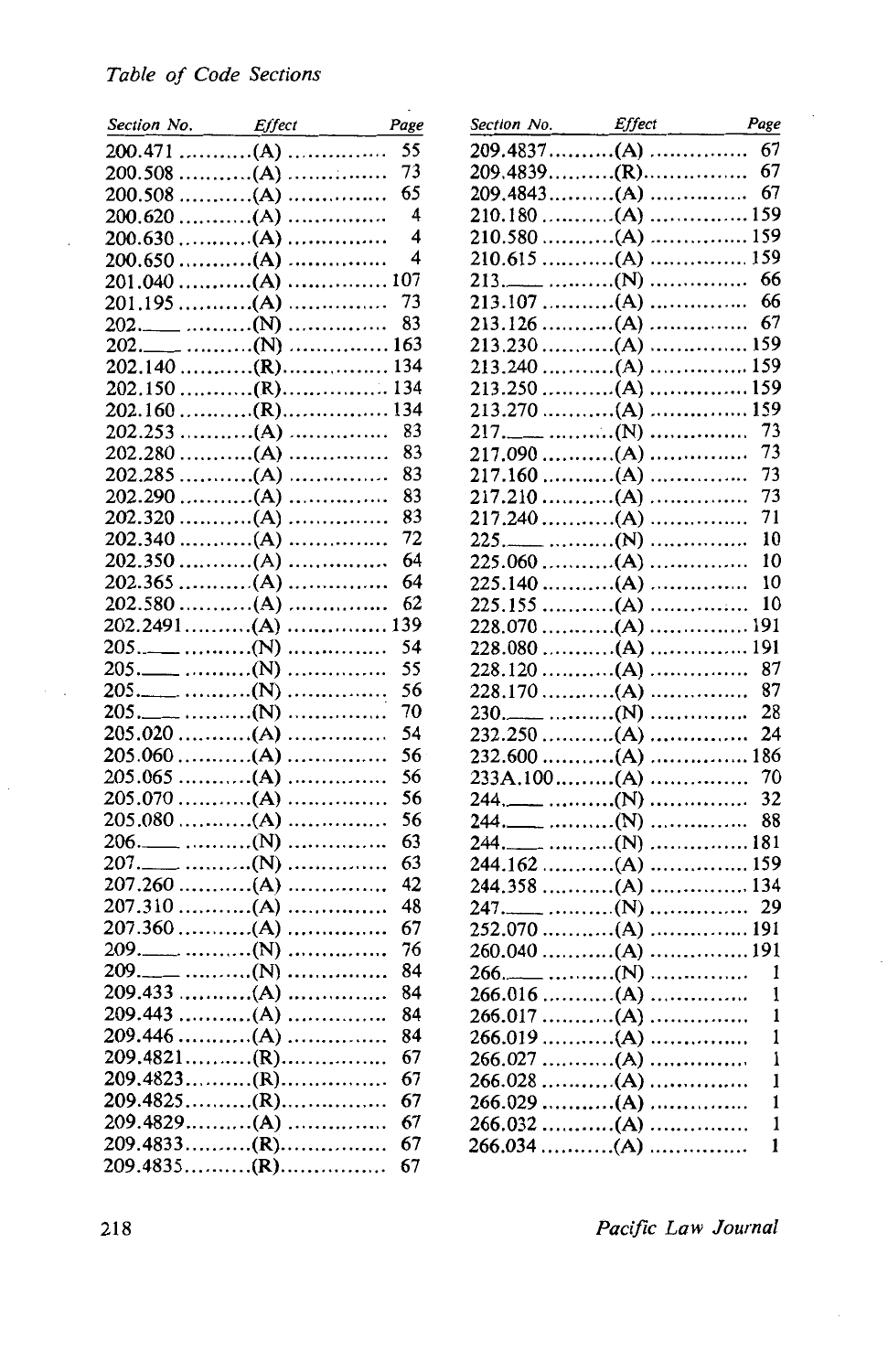| Section No. Effect Page               |                                                            |
|---------------------------------------|------------------------------------------------------------|
|                                       |                                                            |
|                                       |                                                            |
|                                       |                                                            |
| 269. ____ (N)  88<br>269.120 (A)  196 |                                                            |
|                                       |                                                            |
| $269.227$ (A)                         | 134                                                        |
| $273.010$ (A)                         |                                                            |
| $273.030$ (A)                         | $\begin{array}{ccc}\n &  &  & 5 \\ &  &  & 5\n\end{array}$ |
|                                       |                                                            |
| $287.010$ (A)                         | . 153                                                      |
| $293.128$ (A)                         | 115                                                        |
| $293.177$ (A)                         | . 115                                                      |
| $293.180$ (A)                         | 115                                                        |
|                                       |                                                            |
|                                       |                                                            |
|                                       |                                                            |
| $293.3155$ (A)                        | . 115                                                      |
|                                       | 113                                                        |
| 294A.____ (N)<br>295.095 (A)          | 114                                                        |
|                                       |                                                            |
|                                       |                                                            |
| $295.210$ (A)                         | 114                                                        |
|                                       | 172                                                        |
|                                       | 130                                                        |
| $349.238$ (A)                         | . 196                                                      |
|                                       |                                                            |
|                                       |                                                            |
|                                       |                                                            |
| $354.594$ (A)                         | 1                                                          |
| $354.5982$ (A)                        | . 196                                                      |
| $354.5987$ (A)                        | 197                                                        |
|                                       |                                                            |
|                                       |                                                            |
|                                       |                                                            |
| $354.59816$ (A)  196                  |                                                            |
|                                       |                                                            |
|                                       |                                                            |
|                                       |                                                            |
|                                       |                                                            |
|                                       | . 196                                                      |
|                                       |                                                            |
|                                       |                                                            |
|                                       |                                                            |
|                                       |                                                            |
|                                       |                                                            |
|                                       |                                                            |
|                                       |                                                            |
|                                       |                                                            |

 $\ddot{\phantom{a}}$ 

| Section No. Effect Page            |       |     |
|------------------------------------|-------|-----|
|                                    |       |     |
|                                    |       |     |
|                                    |       |     |
|                                    |       |     |
| $362.120$ (A)                      | . 196 |     |
|                                    |       |     |
|                                    |       |     |
|                                    |       |     |
|                                    |       |     |
| $362.140$ (A)                      | . 196 |     |
| $362.150$ (A)                      | .     | 196 |
|                                    |       |     |
|                                    |       |     |
|                                    |       |     |
|                                    |       |     |
| $362.200$ (A)                      |       | 196 |
| $362.210$ (R)                      |       | 196 |
|                                    |       | 196 |
|                                    |       | 196 |
|                                    |       | 40  |
|                                    |       |     |
| $370.001$ (A)                      |       | 40  |
| $370.010$ (A)                      | .     | 40  |
| $370.055$ (A)                      |       | 40  |
| $370.505$ (A)                      |       | 40  |
| $372.397$ (A)                      |       | 198 |
| $374.402$ (A)                      | .     | 198 |
| $377.057$ (A)                      | .     | 196 |
| $380.130$ (A)                      | .     | 196 |
| $381.225$ (A)                      | .     | 63  |
|                                    | .     | 70  |
| $386.360$ (A)                      | 163   |     |
| $387.123$ (A)                      | . 159 |     |
| $387.1233$ (A)                     | . 159 |     |
| $388.550$ (A)                      | . 159 |     |
| $388.560$ (A)                      | . 159 |     |
| $388.570$ (A)                      | 159   |     |
| $392.160$ (A)                      | 170   |     |
| $392.466$ (A)                      | . 163 |     |
| $392.467$ (A)                      | . 170 |     |
| $394.180$ (A)                      |       |     |
|                                    |       |     |
|                                    |       | 83  |
|                                    |       | 83  |
|                                    |       | 56  |
|                                    |       |     |
|                                    |       |     |
| 425. (N)  166<br>432B.130 (A)  137 |       |     |
|                                    |       |     |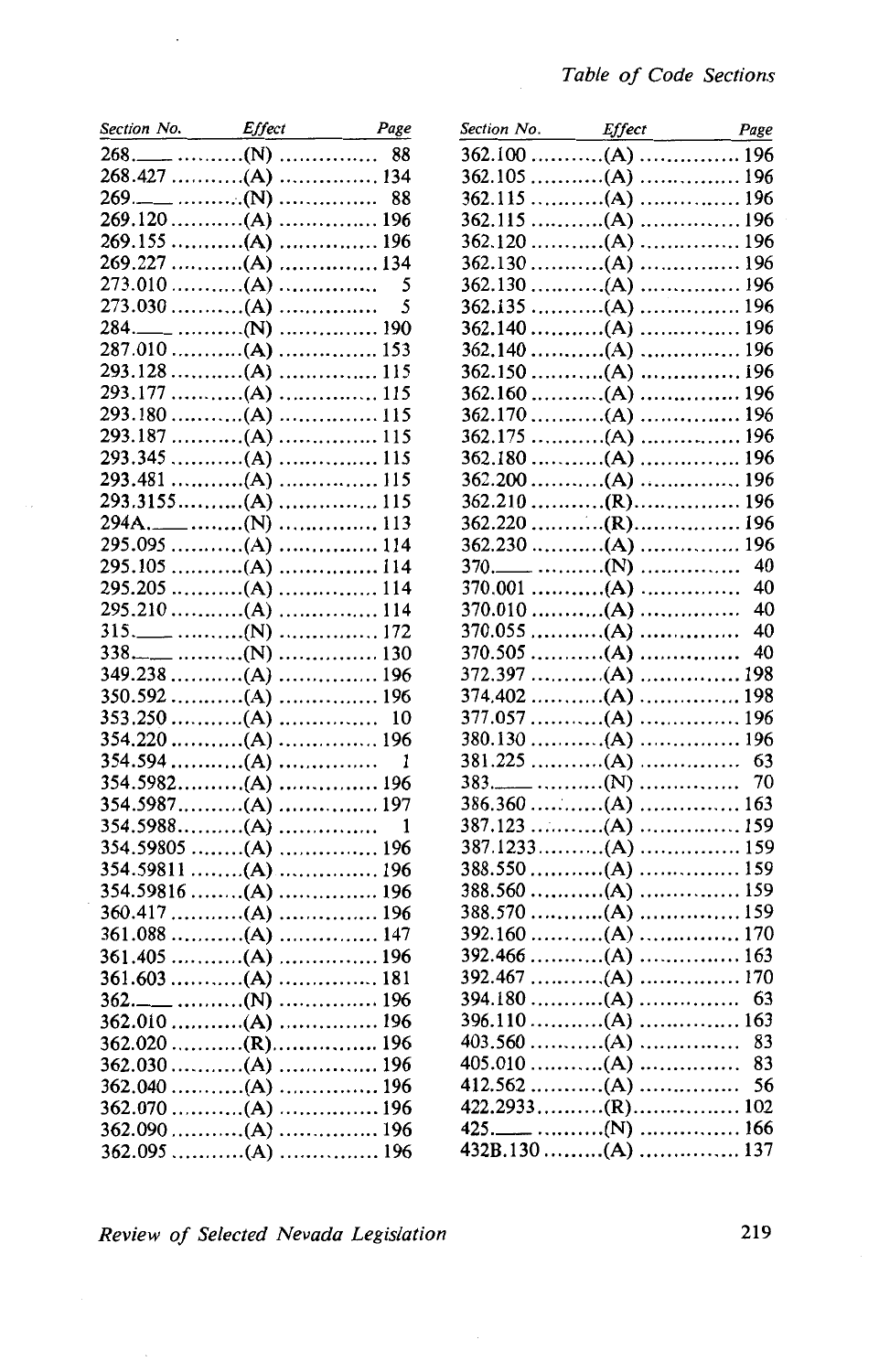| Section No. Effect | Page |
|--------------------|------|
|                    |      |
|                    |      |
|                    |      |
|                    |      |
|                    |      |
|                    |      |
|                    |      |
|                    |      |
|                    |      |
|                    | 70   |
|                    |      |
|                    |      |
|                    |      |
|                    |      |
|                    |      |
|                    |      |
|                    |      |
| $441.070$ (A)      | 84   |
|                    |      |
|                    |      |
|                    |      |
|                    |      |
|                    |      |
|                    |      |
|                    |      |
|                    |      |
|                    |      |
|                    |      |
|                    |      |
|                    |      |
|                    |      |
|                    |      |
|                    |      |
|                    |      |
|                    |      |
|                    |      |
|                    |      |
|                    |      |
|                    |      |
|                    |      |
|                    |      |
|                    |      |
|                    |      |
|                    |      |
|                    |      |
|                    |      |
|                    |      |
|                    |      |

| Section No. Effect Page         |       |    |
|---------------------------------|-------|----|
| $443.057 \ldots (R) \ldots (R)$ |       |    |
|                                 |       |    |
|                                 |       |    |
|                                 |       |    |
|                                 |       |    |
|                                 |       |    |
|                                 |       |    |
|                                 |       |    |
|                                 |       |    |
|                                 |       |    |
|                                 |       |    |
|                                 |       |    |
|                                 |       |    |
|                                 |       |    |
|                                 |       |    |
|                                 |       |    |
|                                 |       |    |
|                                 |       |    |
|                                 |       |    |
|                                 |       |    |
|                                 |       |    |
|                                 |       |    |
|                                 |       |    |
|                                 |       |    |
|                                 |       |    |
|                                 |       |    |
|                                 |       |    |
| $449.037 \ldots (A) \ldots (B)$ |       |    |
|                                 |       |    |
| $449.0151$ (A) 147              |       |    |
|                                 |       |    |
|                                 | 185   |    |
| $450.660$ (A)                   | . 196 |    |
| $450B.265$ (A)                  | . 185 |    |
|                                 | 129   |    |
|                                 |       |    |
| $451.030$ (A)                   |       | 70 |
| $451.045$ (A) 189               |       |    |
|                                 |       |    |
| $451.505$ (A)                   | 129   |    |
|                                 |       |    |
|                                 |       |    |
|                                 |       |    |
|                                 |       |    |
|                                 |       |    |
|                                 |       |    |
|                                 |       |    |
|                                 |       |    |
|                                 |       |    |

 $\mathcal{L}_{\mathcal{L}}$ 

 $\mathcal{L}_{\rm{in}}$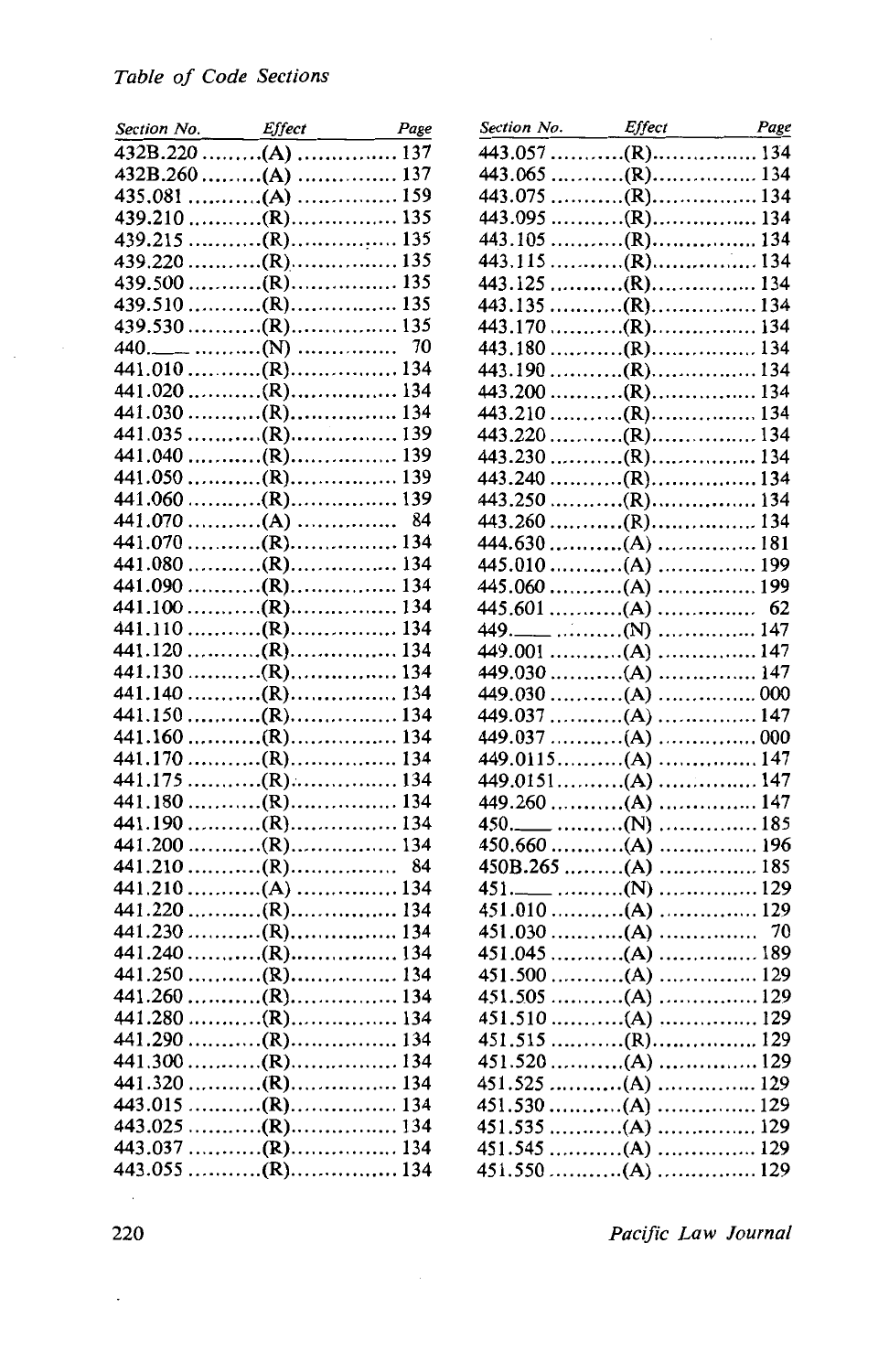| Section No. Effect Page |           |
|-------------------------|-----------|
|                         |           |
|                         |           |
|                         |           |
|                         |           |
|                         |           |
|                         |           |
|                         |           |
|                         |           |
|                         | .<br>57   |
|                         | 172       |
| $453.301$ (A)           |           |
| $453.301$ (A)           | . 172     |
|                         | 121<br>.  |
| $460.010$ (A)           | . 199     |
| $460.020$ (A)           | . 134     |
| $463.350$ (A)           | 162       |
| $465.080$ (A)           | . 127     |
| $465.085$ (A)           | 127<br>.  |
| $465.110$ (A)           | 127<br>.  |
| $474.200$ (A)           | 196<br>.  |
| $474.510$ (A)           | 196<br>.  |
| $481.063$ (A)           | . 208     |
|                         | . 21      |
| $482.3638$ (A)          | - 50<br>. |
| $482.36423$ (A)         | 50<br>.   |
| $483.250$ (A)           | . 209     |
| $483.290$ (A)           | 208       |
| $483.340$ (A)           | 129       |
| $483.340$ (A)           | . 208     |
| $483.345$ (A)           | . 208     |
| $483.410$ (A)           | 208       |
| $483.460$ (A)           | . 81      |
| $483.840$ (A)           | . 129     |
| $483.840$ (A)           | 208       |
| $483.860$ (A)           | . 208     |
|                         | 74<br>.   |
|                         | 81<br>.   |
| $484.013$ (A)           | 74<br>    |
| $484.381$ (A)           | 74<br>.   |
| $484.3792$ (A)          | 80<br>.   |
| $484.3794$ (A)          | .<br>80   |
| $484.3795$ (A)          | 61        |
|                         | 156       |
|                         | 74        |
|                         | 89<br>.   |
| $488.207$ (A)           | 74<br>.   |
| $488.210$ (A)           | 89<br>.   |
|                         | 89        |
|                         |           |

|                | Section No. Effect | Page |
|----------------|--------------------|------|
|                | $488.305$ (A)      | 89   |
|                | $489.401$ (A)      | 45   |
|                | $503.175$ (A)      | 83   |
|                | $513.094$ (A)      | 199  |
| $517.213$ (A)  | .                  | 196  |
| $517.390$ (A)  | .                  | 196  |
| $517.400$ (A)  | .                  | 196  |
| $517.420$ (A)  | 196                |      |
| $517.450$ (A)  | . 196              |      |
| $517.460$ (A)  | 196                |      |
| $533.030$ (A)  |                    | 193  |
| $561.344$ (A)  |                    | 58   |
| $574.055$ (A)  | .                  | 58   |
| $574.200$ (A)  |                    | 58   |
|                | .                  | 133  |
|                | .                  | 48   |
| $590.465$ (A)  |                    | 48   |
|                | $590.470$ (R)      | 48   |
| $590.485$ (A)  | .                  | 48   |
| $590.495$ (A)  | .                  | 48   |
| $590.505$ (A)  | .                  | 48   |
| 590.515        | .                  | 48   |
| $590.605$ (A)  | .                  | 48   |
| $590.640$ (A)  | .                  | 48   |
|                | .                  | 26   |
|                | .                  | 45   |
|                | .                  | 46   |
|                | .                  | 48   |
|                | .                  | 177  |
|                | .                  | 183  |
| $598.360$ (A)  | .                  | 42   |
| $598.490$ (A)  | .                  | 42   |
| $598.805$ (A)  | .                  | 48   |
| $608.157$ (A)  | .                  | 147  |
| $608.1577$ (A) |                    | 144  |
|                | 118                |      |
| $616.253$ (A)  | . 191              |      |
| $616.260$ (A)  | 213                |      |
|                | 213                |      |
| $616.260$ (A)  |                    |      |
| $616.503$ (A)  | 000                |      |
|                |                    |      |
|                |                    |      |
|                |                    |      |
|                |                    |      |
|                |                    |      |
|                | $617.395$ (A) 000  |      |
|                |                    |      |
|                |                    |      |

221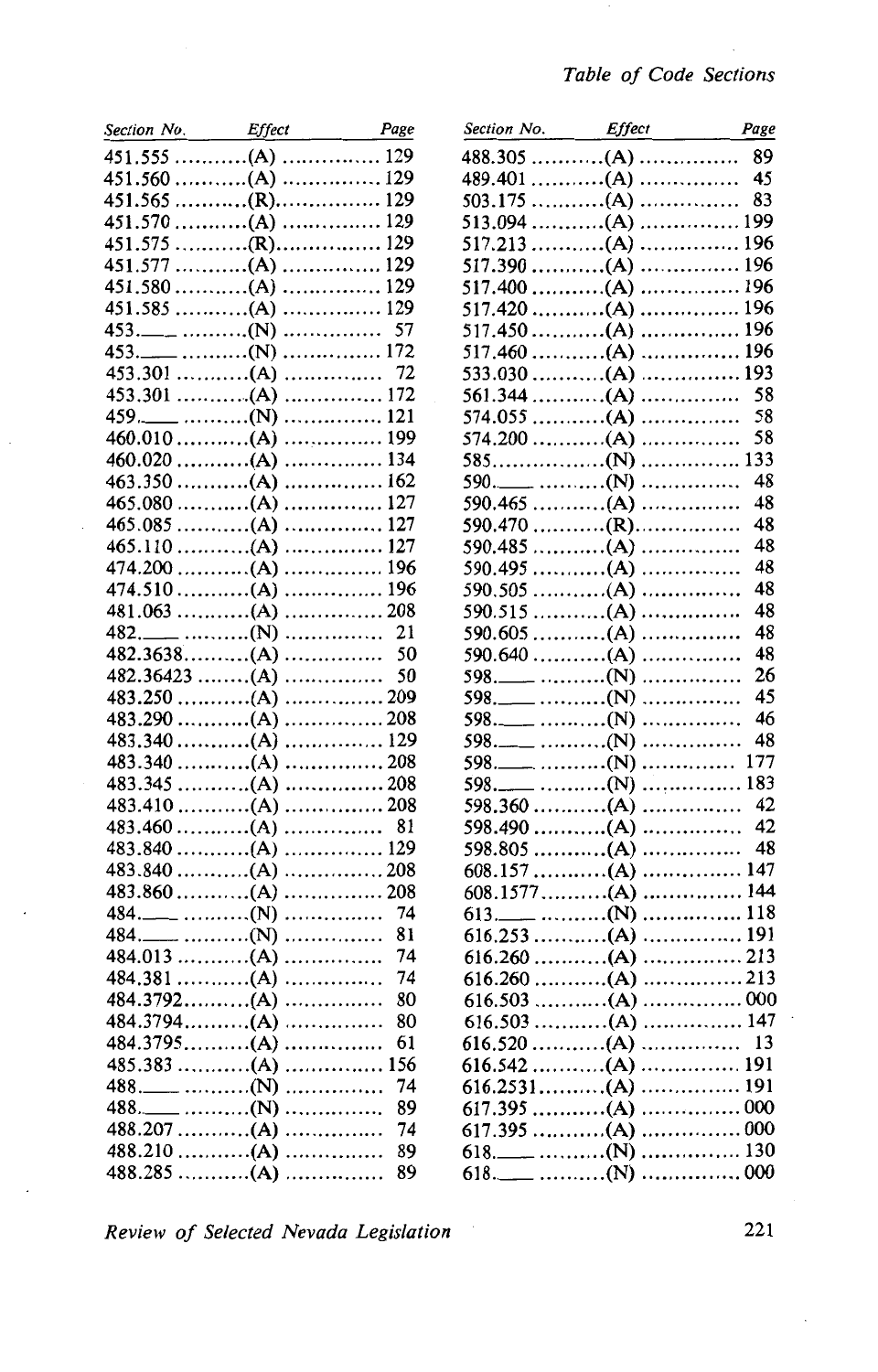| Section No. Effect   | Page  |                 |
|----------------------|-------|-----------------|
| $618.325$ (A)  186   |       |                 |
|                      |       |                 |
|                      |       |                 |
|                      |       |                 |
|                      |       |                 |
|                      |       |                 |
|                      |       |                 |
|                      |       |                 |
|                      |       |                 |
|                      |       |                 |
|                      |       |                 |
| $642.550$ (A)        |       | 70              |
|                      |       | 18              |
| 645B.010 (A)         |       | $\overline{18}$ |
| $645B.015$ (A)       |       | 18              |
| $645B.015$ (A) 000   |       |                 |
| $645B.020$ (A)       |       | 18              |
| $645B.050$ (A)       |       | 18              |
| $645B.080$ (A)       |       | 18              |
| $645B.170$ (A)       |       | 18              |
| $645B.180$ (A)       |       | 18              |
| $645B.191$ (A)       |       | 18              |
|                      |       | 20              |
|                      |       | 21              |
| $659.115$ (A)        |       | 11              |
|                      |       | 11              |
|                      |       | 18              |
| $675.040$ (A)        |       | 18              |
| $675.369$ (A)        |       | 18              |
| $675.470$ (A)        |       | 18              |
| $679A.095$ (A) 147   |       |                 |
| $679A.095$ (A) 000   |       |                 |
|                      |       |                 |
|                      |       |                 |
|                      |       |                 |
| $686A$ . (N)     143 |       |                 |
| $686B,070$ (A) 150   |       |                 |
|                      |       |                 |
|                      |       |                 |
|                      |       |                 |
| $687B$ . (N)         | . 144 |                 |
|                      | 144   |                 |
|                      | . 147 |                 |
| $689A$ . (N)         | . 153 |                 |
| $689A.030$ (A)       | . 141 |                 |
| $689A.030$ (A)       | . 147 |                 |
| $689A.030$ (A)       | . 147 |                 |
| $689A.041$ (A)       | . 147 |                 |

| Section No. Effect Page                    |       |    |
|--------------------------------------------|-------|----|
| $689A.041$ (A)  147                        |       |    |
| $689A.043$ (A)  141                        |       |    |
|                                            |       |    |
|                                            |       |    |
|                                            |       |    |
|                                            |       |    |
| $689B.030$ (A) 147                         |       |    |
| $689B.030$ (A)  147                        |       |    |
| $689B.033$ (A)  141                        |       |    |
| $689B.063$ (A)  144                        |       |    |
| $689B.120$ (A)  144                        |       |    |
| $689B.0375$ (A)                            | 147   |    |
| $689B.0375$ (A) 000                        |       |    |
|                                            | 143   |    |
|                                            |       |    |
|                                            |       |    |
|                                            | . 153 |    |
|                                            | . 144 |    |
| $695B$ . (N)                               | . 147 |    |
|                                            | . 149 |    |
|                                            |       |    |
|                                            |       |    |
|                                            | . 000 |    |
| $695B.180$ (A)                             | . 147 |    |
| $695B, 180$ (A)                            | . 149 |    |
| $695B.180$ (A)                             | 000   |    |
| $695B.185$ (A)  149<br>$695B.191$ (A)  147 |       |    |
| $695B.191$ (A) 000                         |       |    |
| $695B.193$ (A)  141                        |       |    |
| $695B.194$ (A)                             | 149   |    |
| $695B.230$ (A)                             | 149   |    |
| $695B.251$ (A)                             | 144   |    |
|                                            | 144   |    |
|                                            | . 147 |    |
|                                            | 153   |    |
| 695C. ____ (N)  153<br>695C.171 (A)  147   |       |    |
| $695C.171$ (A) 000                         |       |    |
| $695C.173$ (A) 141                         |       |    |
| 695C.176 (A)  147                          |       |    |
| $695C.176$ (A) 000                         |       |    |
| 695C.1705 (A)  144                         |       |    |
|                                            |       |    |
|                                            |       |    |
|                                            |       | 48 |
|                                            |       |    |
|                                            |       |    |
|                                            |       |    |

i,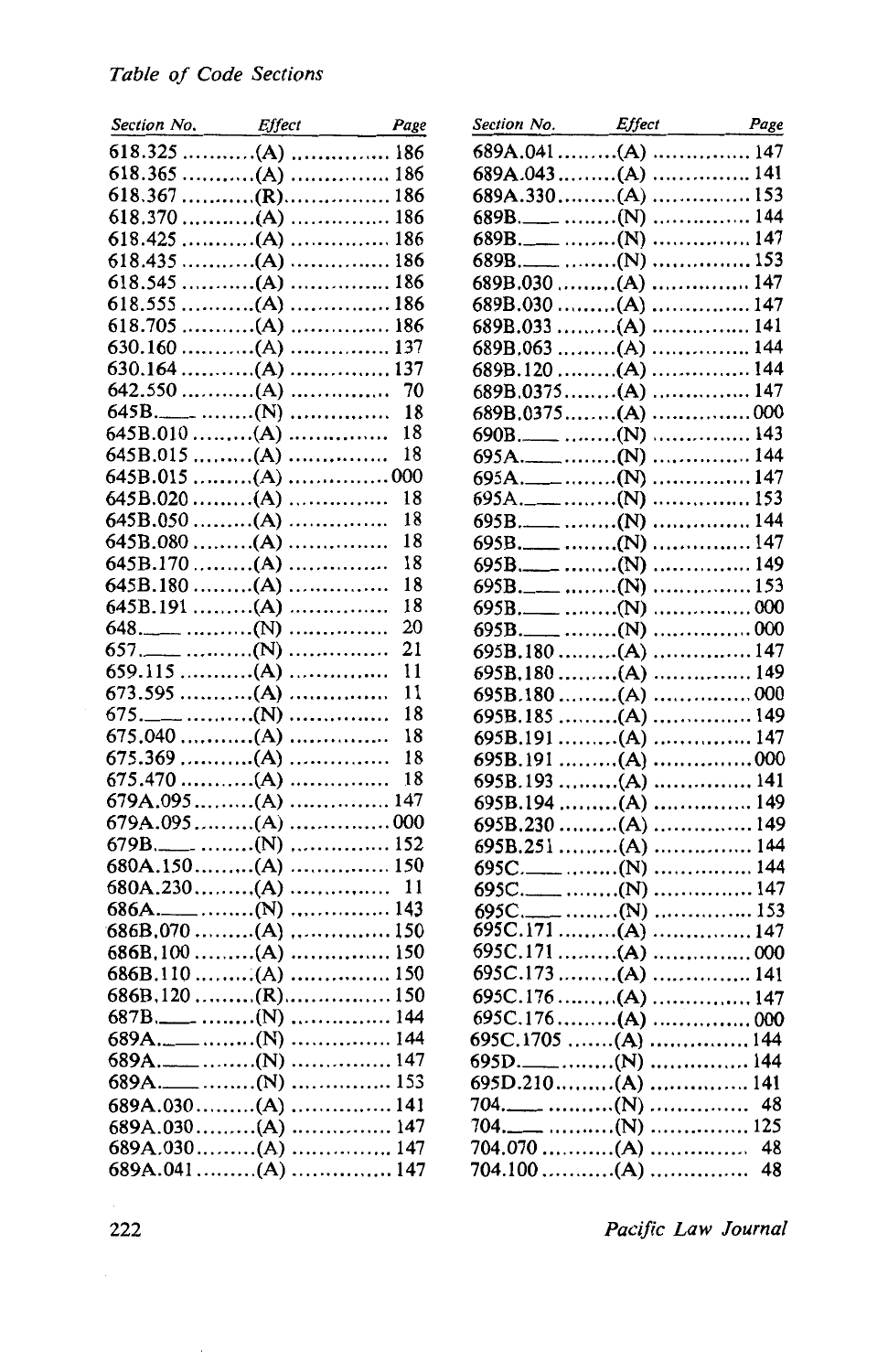| Section No. Effect Page |  | Section No. Effect | Page |
|-------------------------|--|--------------------|------|
| 704.110 (A)  48         |  |                    |      |
|                         |  |                    |      |
|                         |  |                    |      |
|                         |  |                    |      |
|                         |  |                    |      |
|                         |  |                    |      |
|                         |  |                    |      |

| Section No. Effect Page |  | Section No. Effect | Page |
|-------------------------|--|--------------------|------|
| 704.110 (A)  48         |  |                    |      |
| 706.____ (N)  154       |  |                    |      |
| 706._____ (N)  207      |  |                    |      |
| 706.011 (A)  154        |  |                    |      |
| 706.011 (A)  207        |  |                    |      |
| 706.126 (A)  154        |  |                    |      |
| 706.221 (A)  154        |  |                    |      |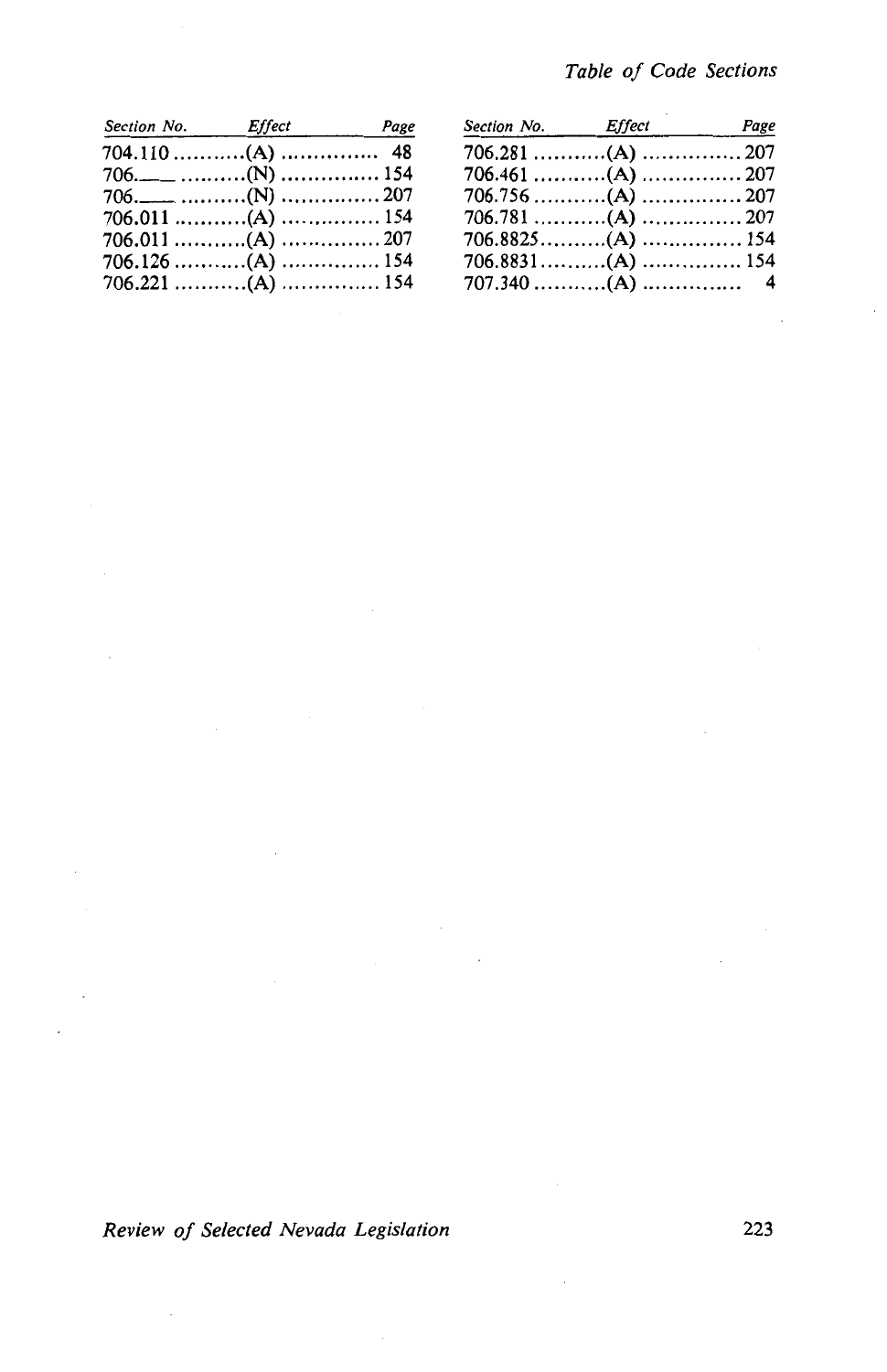#### **Table of Chapter Numbers**

 $\overline{a}$ 

| Chapter No. Bill No. Page |                                                                                       |              |
|---------------------------|---------------------------------------------------------------------------------------|--------------|
|                           |                                                                                       |              |
|                           |                                                                                       |              |
|                           |                                                                                       |              |
|                           |                                                                                       | 48           |
|                           |                                                                                       | 72           |
| 13                        |                                                                                       | 20           |
| 15                        |                                                                                       | 30           |
| 16                        |                                                                                       | 67           |
| 18                        |                                                                                       | 161          |
| 19                        |                                                                                       |              |
| 21                        |                                                                                       |              |
| 25                        |                                                                                       |              |
| 32                        |                                                                                       |              |
| 34                        |                                                                                       |              |
| 35                        |                                                                                       |              |
| 37                        |                                                                                       |              |
| 39                        |                                                                                       |              |
| 40                        |                                                                                       |              |
| 44                        |                                                                                       |              |
| 45                        |                                                                                       | - 28         |
| 58                        |                                                                                       | 42           |
|                           |                                                                                       | -87          |
| 71                        |                                                                                       |              |
| 73                        |                                                                                       |              |
| 78                        | 223<br>218                                                                            | 192          |
| 82<br>83                  |                                                                                       | 181          |
| 86                        | $\ldots \ldots \ldots \ldots \ldots \ldots 274 \ldots \ldots \ldots \ldots \ldots 80$ |              |
|                           |                                                                                       |              |
| 93                        | 370                                                                                   | 50           |
| 94                        |                                                                                       |              |
| 95                        |                                                                                       |              |
| 97                        |                                                                                       |              |
|                           |                                                                                       |              |
|                           |                                                                                       | $\mathbf{1}$ |
|                           |                                                                                       | 58           |
|                           |                                                                                       |              |
|                           |                                                                                       | 23           |
| $129$ 277                 |                                                                                       | 40           |
|                           |                                                                                       | 185          |
|                           |                                                                                       | 74           |
|                           |                                                                                       | 134          |
|                           |                                                                                       | 125          |
| $157 \dots 157 \dots 157$ |                                                                                       | 60           |
|                           |                                                                                       |              |
|                           |                                                                                       |              |

| Chapter No. | Bill No. | Page             |
|-------------|----------|------------------|
|             |          | 35               |
| $168$ 165   | .        | 89               |
| 169498      | .        | 53               |
| $170$ 270   |          | 102              |
| 530<br>171  |          | 189              |
| 1<br>74186  |          | 84               |
| $179$ 113   | .        | 156              |
|             |          | 195              |
| 191345      | .        | 137              |
| 199395      |          | 163              |
|             |          | 139              |
| $200$ 226   |          |                  |
|             |          | 137              |
|             |          | 186              |
|             |          |                  |
| 217209  181 |          |                  |
| $218$ 307   | . 202    |                  |
| $220$ 467   | .        | 3                |
| $221$ 524   |          | 162              |
| $223$ 553   | .        | 75               |
|             |          | 27               |
| 230677      | .        | 28               |
| 233382      | .        | 32               |
| 237. 184    |          | 149              |
| 248573      | .        | 93               |
| 249. 512    | .        | 193              |
| $264$ 385   | .        | 21               |
| $273$ 455   | .        | 70               |
| $276$ 164   | .        | 213              |
| 283270      | .        | 55               |
| 296. 768    | .        | 11               |
| 307. 275    | .        | 46               |
| $308$ 147   |          | 88               |
| $309$ 344   | .        | 64               |
|             | .        |                  |
| 311346      | .        | 163              |
| $312$ 246   | .        | $\boldsymbol{4}$ |
| $320$ 552   | .        | 99               |
| 322389      | .        | 67               |
| $325$ 916   | .        | 213              |
| $328$ 233   | .        | 90               |
| $334$ 505   | .        | 190              |
| 338247      | .        | 30               |
| 348841      | .        | 35               |
|             | .        | 118              |
|             |          | 62               |
| $359$ 457   | .        | 141              |
|             |          |                  |

Pacific Law Journal

 $\ddot{\phantom{0}}$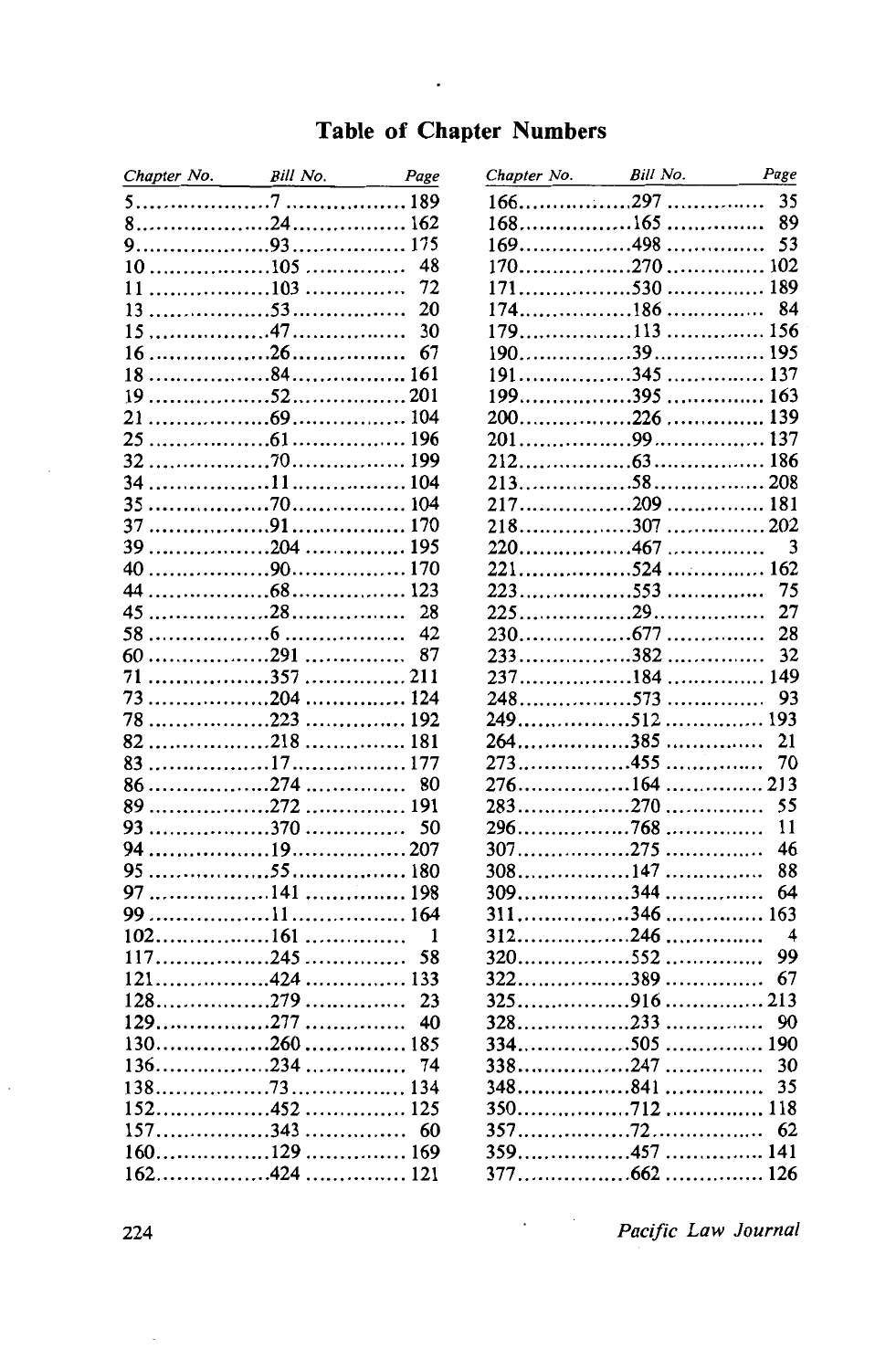| Chapter No. Bill No. |       | Page |
|----------------------|-------|------|
|                      |       |      |
|                      |       |      |
| $390$ 823            |       | - 83 |
| $392$ 358            |       | 13   |
|                      |       | 94   |
|                      |       | 65   |
| 409728               |       | 139  |
| 411320               |       | 174  |
|                      |       | 63   |
|                      | .     | 28   |
| $423$ 242            | . 113 |      |
| 440389               | .     | 5    |
| 445508               | . 117 |      |
| 451390               | . 143 |      |
|                      | .     | 54   |
| $453$ 754            | .     | 18   |
|                      | . 127 |      |
|                      |       |      |
|                      | .     | 29   |
| 470557               | .     | 171  |
| $472$ 296            | .     | 107  |
| $473$ 213            | .     | 55   |
|                      | .     | 147  |
| 487693               | .     | 62   |
| $497$ 313            |       | 32   |
| $500$ 868            | .     | 18   |
| $503$ 313            | .     | 176  |
| $527$ 456            |       | 61   |
| 538912               |       | 84   |
| 557717               | .     | 114  |
|                      |       | 69   |
| 567594               |       | 70   |
| $568$ 592            |       | 56   |
| $574$ 836            |       | 172  |
| 575401               |       | 152  |
| 578339  172          |       |      |
|                      |       |      |
|                      |       |      |
|                      |       |      |

| Chapter No. | Bill No. | Page     |
|-------------|----------|----------|
|             |          |          |
|             |          | 138      |
|             |          | 24       |
| $618$ 473   |          | . 209    |
| $627$ 515   |          | 82<br>.  |
| $631$ 593   |          | 56<br>.  |
| $659$ 436   |          | 73<br>.  |
| $661$ 287   |          | 40<br>.  |
| 667770      |          | 196<br>. |
| 670469      |          | 199<br>. |
|             |          | 197      |
| 697502      |          | 183      |
|             |          | 21       |
|             |          | 139      |
|             |          | 166      |
| $727$ 388   |          | 59<br>.  |
| $728$ 370   |          | 143<br>. |
| 738501      |          | 115<br>. |
| 740411      |          | 71<br>.  |
|             |          | 81       |
| 749. 487    |          | 18<br>.  |
| 750. 479    |          | 171<br>. |
| 448<br>751  |          | 89<br>.  |
| 755286      |          | 154<br>. |
| $758$ 230   |          | 178<br>. |
| $759$ 215   |          | . 200    |
| 765100      |          | 159<br>. |
| 768181      |          | 48<br>.  |
| 778451      |          | 66<br>.  |
|             |          | 76       |
| 619<br>791  |          | 147<br>. |
| 794. 887    |          | 66<br>   |
| 848341      |          | 48<br>.  |
|             |          | 57       |
|             |          | 57       |
|             |          | 147      |
| 885399      |          | 150      |
|             |          | 45       |
|             |          |          |

 $\cdot$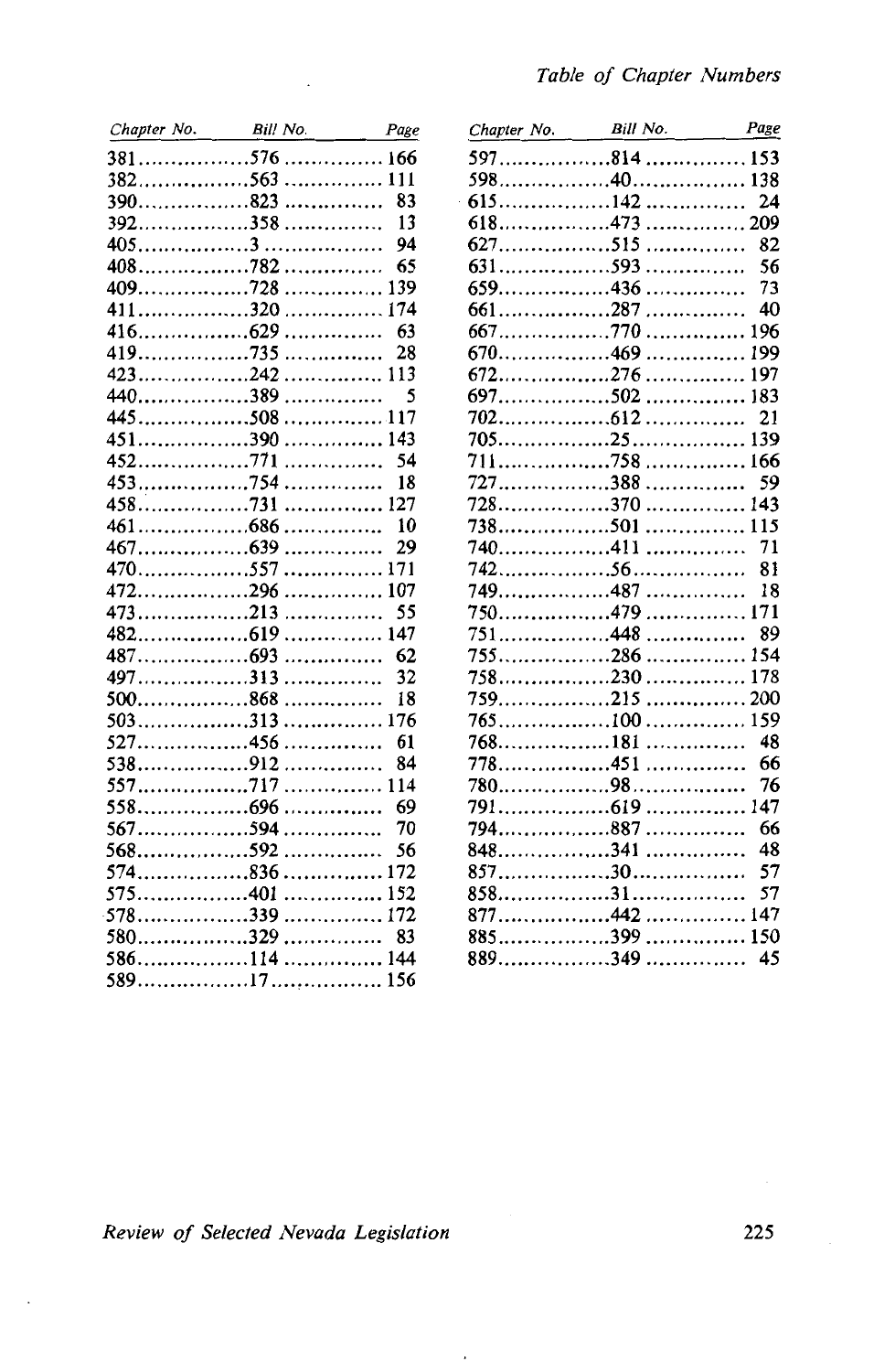### **Table of Bill Numbers ASSEMBLY BILLS**

| Bill No. Chapter No. Page                                                                                    |                                                                                 |                |
|--------------------------------------------------------------------------------------------------------------|---------------------------------------------------------------------------------|----------------|
| $\overline{\mathbf{3}}$                                                                                      |                                                                                 |                |
| $6$ $60$ $58$ $42$                                                                                           |                                                                                 |                |
|                                                                                                              |                                                                                 | 156            |
|                                                                                                              |                                                                                 |                |
| $19 \ldots \ldots \ldots \ldots \ldots \ldots \cdot 94 \ldots \ldots \ldots \ldots \ldots \ldots \ldots 207$ |                                                                                 |                |
|                                                                                                              |                                                                                 | 67             |
|                                                                                                              |                                                                                 | 26             |
| $30 \ldots \ldots \ldots \ldots \ldots \ldots \ldots \ldots \ldots$                                          |                                                                                 | 57             |
| 31                                                                                                           | 858                                                                             | 57             |
| 39                                                                                                           |                                                                                 |                |
|                                                                                                              |                                                                                 | 130            |
| 47                                                                                                           |                                                                                 | 30             |
| 53                                                                                                           |                                                                                 | 20             |
| 55                                                                                                           |                                                                                 | 130            |
| 56                                                                                                           |                                                                                 | 81             |
| 58                                                                                                           |                                                                                 |                |
| 63                                                                                                           |                                                                                 |                |
| 69                                                                                                           |                                                                                 |                |
| 70                                                                                                           |                                                                                 |                |
|                                                                                                              |                                                                                 | 62             |
|                                                                                                              |                                                                                 |                |
|                                                                                                              |                                                                                 |                |
| 91                                                                                                           |                                                                                 |                |
|                                                                                                              |                                                                                 |                |
| 99                                                                                                           | $\ldots \ldots \ldots \ldots \ldots \ldots 201 \ldots \ldots \ldots \ldots 137$ |                |
|                                                                                                              |                                                                                 |                |
|                                                                                                              |                                                                                 | 48             |
|                                                                                                              |                                                                                 |                |
|                                                                                                              |                                                                                 |                |
|                                                                                                              |                                                                                 |                |
|                                                                                                              |                                                                                 | 24             |
| $147$ 308                                                                                                    |                                                                                 | 88             |
| $161 \dots \dots \dots \dots \dots \dots \dots \dots \dots \dots \dots$                                      |                                                                                 | $\blacksquare$ |
|                                                                                                              |                                                                                 |                |
|                                                                                                              |                                                                                 | 89             |
|                                                                                                              |                                                                                 | 48             |
| $186$ 174                                                                                                    |                                                                                 | 84             |
|                                                                                                              |                                                                                 |                |
|                                                                                                              |                                                                                 |                |
| $213$ 473                                                                                                    |                                                                                 | 55             |
|                                                                                                              |                                                                                 |                |
|                                                                                                              |                                                                                 | 192            |
|                                                                                                              |                                                                                 |                |
|                                                                                                              |                                                                                 |                |

| Bill No. Chapter No. Page |       |     |
|---------------------------|-------|-----|
|                           |       |     |
|                           |       | 30  |
|                           |       |     |
|                           |       |     |
|                           |       |     |
|                           |       | 191 |
|                           |       | 80  |
| 275307                    |       | 45  |
|                           |       |     |
|                           |       | 40  |
| 279128                    |       | 23  |
|                           |       | 40  |
|                           |       | 87  |
| 296472                    |       | 107 |
|                           |       | 35  |
| $307$ 218                 | . 202 |     |
| $313$ 503                 | 176   |     |
| $320$ 411                 | . 174 |     |
| $329$ 580                 | .     | 83  |
| 339578  172               |       |     |
| $343$ 157                 | .     | 60  |
| $344$ 309                 | .     | 64  |
| 345191                    | 137   |     |
|                           |       |     |
|                           | . 211 |     |
|                           |       | 50  |
|                           |       | 32  |
| $389$ 322                 |       | 67  |
| 390451                    | 143   |     |
| 395199                    | . 163 |     |
| $399$ 885                 | .     | 150 |
| $401$ 575                 | 152   |     |
| $411$ 740                 | .     | 71  |
| $424$ $162$               | . 121 |     |
| $429$ 121                 | 130   |     |
| $451$ 778                 | . 66  |     |
| $452$ 152                 | . 125 |     |
| $455$ 273                 | .     | 70  |
| $457$ 359                 | . 141 |     |
| $467$ 220                 | .     | 3   |
|                           | 209   |     |
| $498$ 169                 | .     | 53  |
| . 738<br>501              | 115   |     |
| 505334                    | . 190 |     |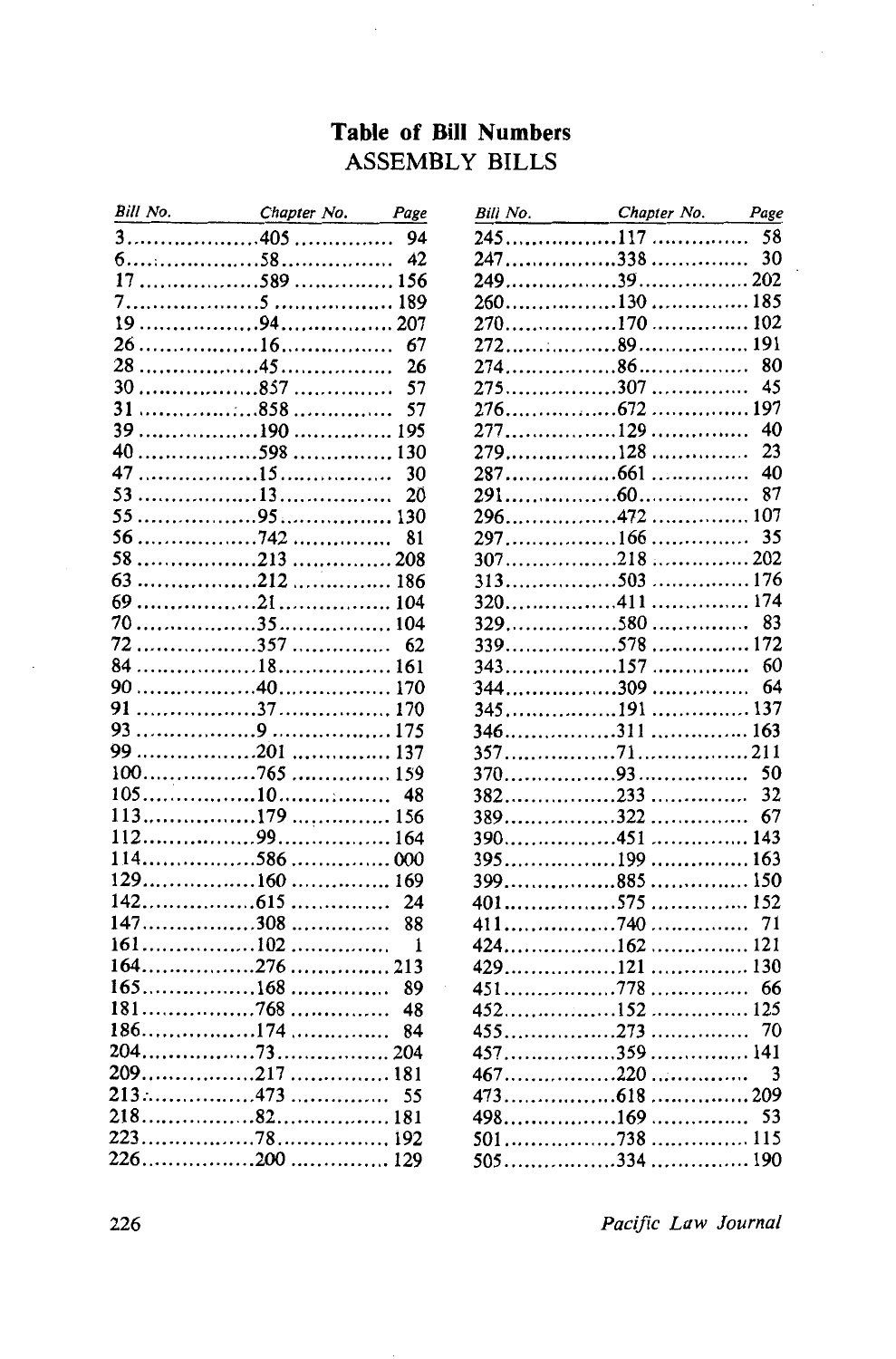| Bill No. Chapter No. | Page |
|----------------------|------|
|                      |      |
|                      |      |
|                      |      |
|                      |      |
|                      |      |
|                      |      |
|                      |      |
|                      |      |
|                      |      |
| 576381  166          |      |
| 592. 568             | 56   |
|                      |      |
|                      |      |
|                      | 21   |
|                      |      |
|                      | 63   |
|                      | 29   |
|                      |      |
|                      | 28   |
|                      |      |
|                      |      |
|                      | 10   |
|                      |      |

| Bill No. | Chapter No. | Page |
|----------|-------------|------|
|          |             |      |
|          |             |      |
|          |             |      |
|          |             |      |
|          |             |      |
|          |             |      |
|          |             |      |
|          | 754. 453    | 18   |
|          | 758. 711    |      |
|          |             | 11   |
|          |             |      |
|          | 771452      | 54   |
|          |             | 65   |
|          |             |      |
|          | 823390      | 83   |
|          |             |      |
| 841      | . 348       | 35   |
|          |             | 18   |
|          |             | 66   |
|          | 912. 538    | 84   |
|          |             |      |
|          |             |      |

227